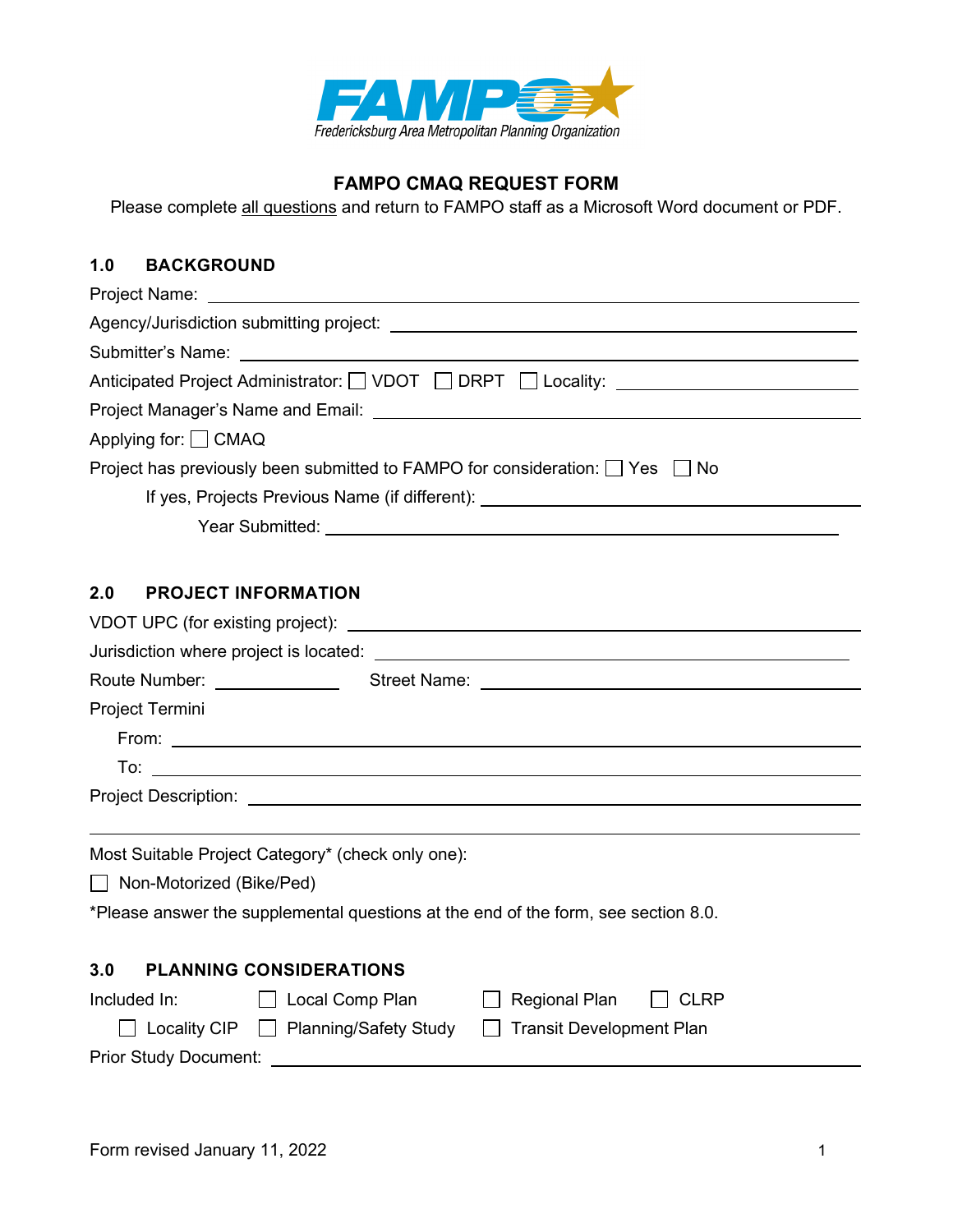

#### **4.0 PROJECT FINANCE**

| <b>Total Cost:</b>                           | PE:                                                                                                                                                                                                                                  | RW:                      | CN:                           |  |
|----------------------------------------------|--------------------------------------------------------------------------------------------------------------------------------------------------------------------------------------------------------------------------------------|--------------------------|-------------------------------|--|
| before submitting):                          | Source of Estimate (if not VDOT or DRPT, please consult with your VDOT/DRPT representative<br><u> Alexandria de la contrada de la contrada de la contrada de la contrada de la contrada de la contrada de la c</u>                   |                          |                               |  |
| <b>Committed Funds:</b>                      |                                                                                                                                                                                                                                      |                          |                               |  |
|                                              |                                                                                                                                                                                                                                      |                          |                               |  |
|                                              |                                                                                                                                                                                                                                      |                          |                               |  |
|                                              |                                                                                                                                                                                                                                      |                          |                               |  |
|                                              |                                                                                                                                                                                                                                      |                          |                               |  |
|                                              |                                                                                                                                                                                                                                      |                          |                               |  |
|                                              | Funding Source: <u>Contract Contract Contract Contract Contract Contract Contract Contract Contract Contract Contract Contract Contract Contract Contract Contract Contract Contract Contract Contract Contract Contract Contrac</u> |                          |                               |  |
| Programmed Project: <u>S</u> Yes <b>B</b> No |                                                                                                                                                                                                                                      |                          |                               |  |
| Programmed In: $\Box$ Primary SYIP           |                                                                                                                                                                                                                                      | Secondary SYIP □ MPO TIP |                               |  |
|                                              |                                                                                                                                                                                                                                      |                          |                               |  |
|                                              |                                                                                                                                                                                                                                      |                          |                               |  |
| 5.0<br><b>ANTICIPATED PROJECT SCHEDULE</b>   |                                                                                                                                                                                                                                      |                          |                               |  |
|                                              | Study Start Date:   PE Start Date:   RW Start Date:                                                                                                                                                                                  |                          | CN Start Date:   CN End Date: |  |
| <b>OTHER RELEVANT INFORMATION</b><br>6.0     |                                                                                                                                                                                                                                      |                          |                               |  |
|                                              |                                                                                                                                                                                                                                      |                          |                               |  |

#### **7.0 ATTACHMENTS**

Please send attachments to Jordan Chandler [\(chandler@gwregion.org\)](mailto:chandler@gwregion.org) with the following naming convention (CMAQ\_FY23-28\_LOCALITYNAME).

- Detailed Project Map/Sketch (accompanying GIS files if applicable)
- Prior Study
- FHWA Air Quality Tool